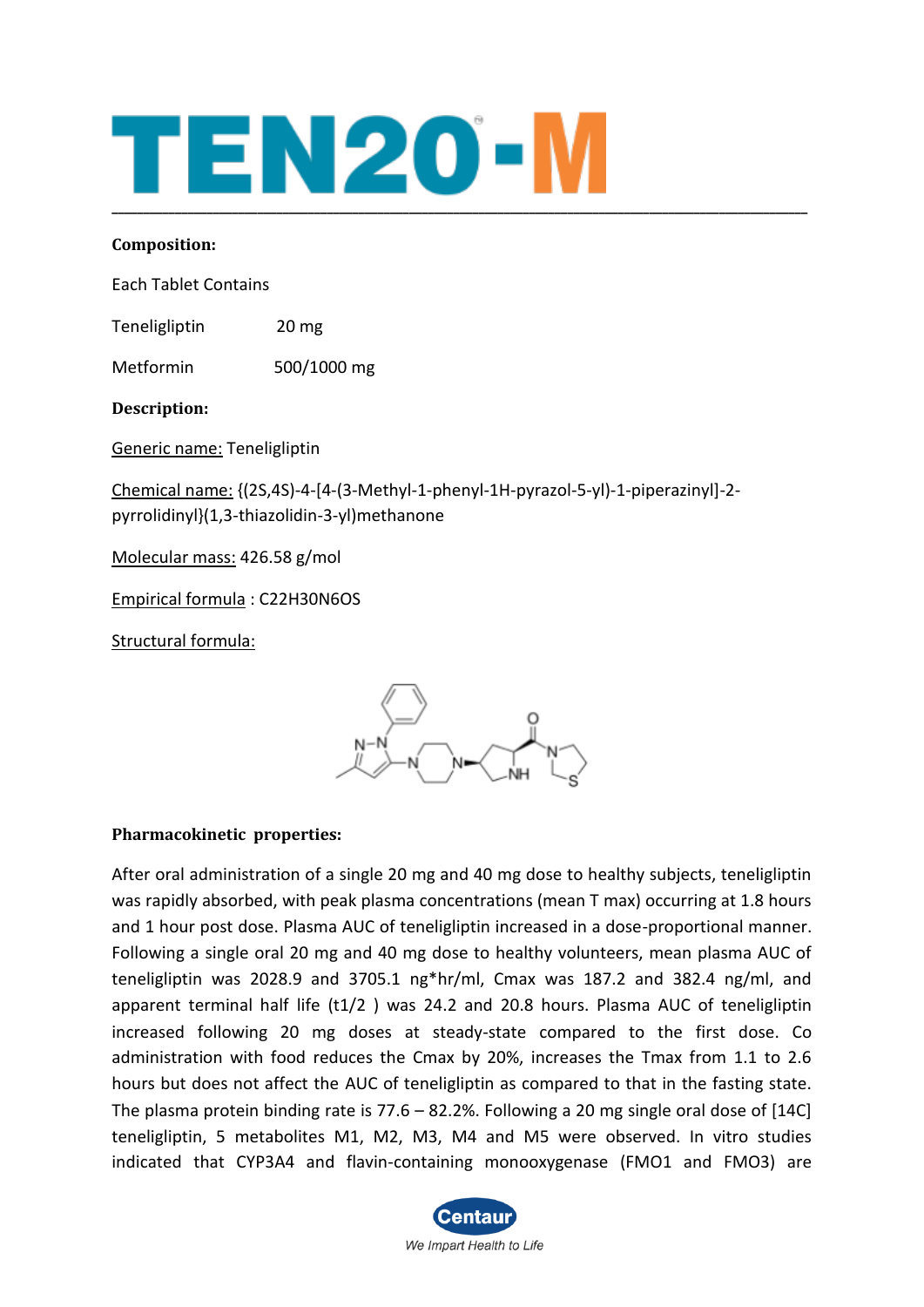involved in the metabolism of teneligliptin. Teneligliptin does not inhibit CYP1A2, CYP2A6, CYP2B6, CYP2C8, CYP2C8/9, CYP2C19, CYP2E1, is a weak inhibitor of CYP2D6, CYP3A4, and FMO (IC50 value :489.4, 197.5 and 467.2 µmol/l) and does not induce CYP3A4 and CYP1A2. Following a 20 mg single oral dose of [14C] teneligliptin, 45.4% of administered radioactivity was excreted in urine and 46.5% in faeces till 216 hours after dose. The cumulative urinary excretion rates for upto 120 hours for un-metabolized, M1, M2, and M3 were 14.8%, 17.7%, 1.4% and 1.9% respectively while the cumulative faecal excretion rates for un-metabolized, M1, M3, M4 and M5 were 26.1%, 4.0%, 1.6%, 0.3% and 1.3% respectively. The single administration of teneligliptin at 20 mg in patients with renal impairment revealed no remarkable changes in Cmax and t1/2 corresponding to the level of renal impairment. Compared with healthy adult subjects, the AUC of subjects with mild renal impairment (50  $\leq$  creatinine clearance  $[Cr] \leq 80$  mL/minute), moderate renal impairment (30  $\leq$  Ccr  $\lt$  50 mL/minute), and severe renal impairment (Ccr  $\lt$  30 mL/minute) was approximately 1.25 times, 1.68 times, and 1.49 times higher than that of healthy adult subjects, respectively. A single administration of teneligliptin 20 mg in patients with hepatic impairment revealed that the Cmax of subjects with mild hepatic impairment (Child–Pugh classification: total score 5–6) and moderate hepatic impairment (Child–Pugh classification: total score 7–9) was approximately 1.25 times and 1.38 times that of healthy adult subjects, respectively. Compared to healthy adult subjects, the AUC of subjects with mild and moderate hepatic impairments was approximately 1.46 times and 1.59 times higher than that of healthy adult subjects, respectively. There have been no previous clinical studies using teneligliptin in patients with severe hepatic impairment (Child–Pugh classification: total score was greater than 9).

Metformin hydrochloride is slowly and incompletely absorbed from the gastrointestinal tract; the absolute bioavailability of a single 500-mg dose is reported to be about 50 to 60%, although this is reduced somewhat if taken with food. Once absorbed, protein binding in plasma is negligible; the drug is excreted unchanged in the urine. The plasma elimination half-life is reported to range from about 2 to 6 hours after oral doses. Metformin crosses the placenta and is distributed into breast milk in small amounts.

#### **Mechanism of Action**

Teneligliptin is a DPP-4 inhibitor, which is believed to exert its actions in patients with type 2 diabetes by slowing the inactivation of incretin hormones. Concentrations of the active intact hormones are increased by teneligliptin, thereby increasing and prolonging the action of these hormones. Incretin hormones, including glucagon-like peptide-1 (GLP-1) and glucosedependent insulinotropic polypeptide (GIP), are released by the intestine throughout the day, and levels are increased in response to a meal. These hormones are rapidly inactivated by the enzyme, DPP-4. The incretins are part of an endogenous system involved in the physiologic regulation of glucose homeostasis. When blood glucose concentrations are normal or elevated, GLP-1 and GIP increase insulin synthesis and release from

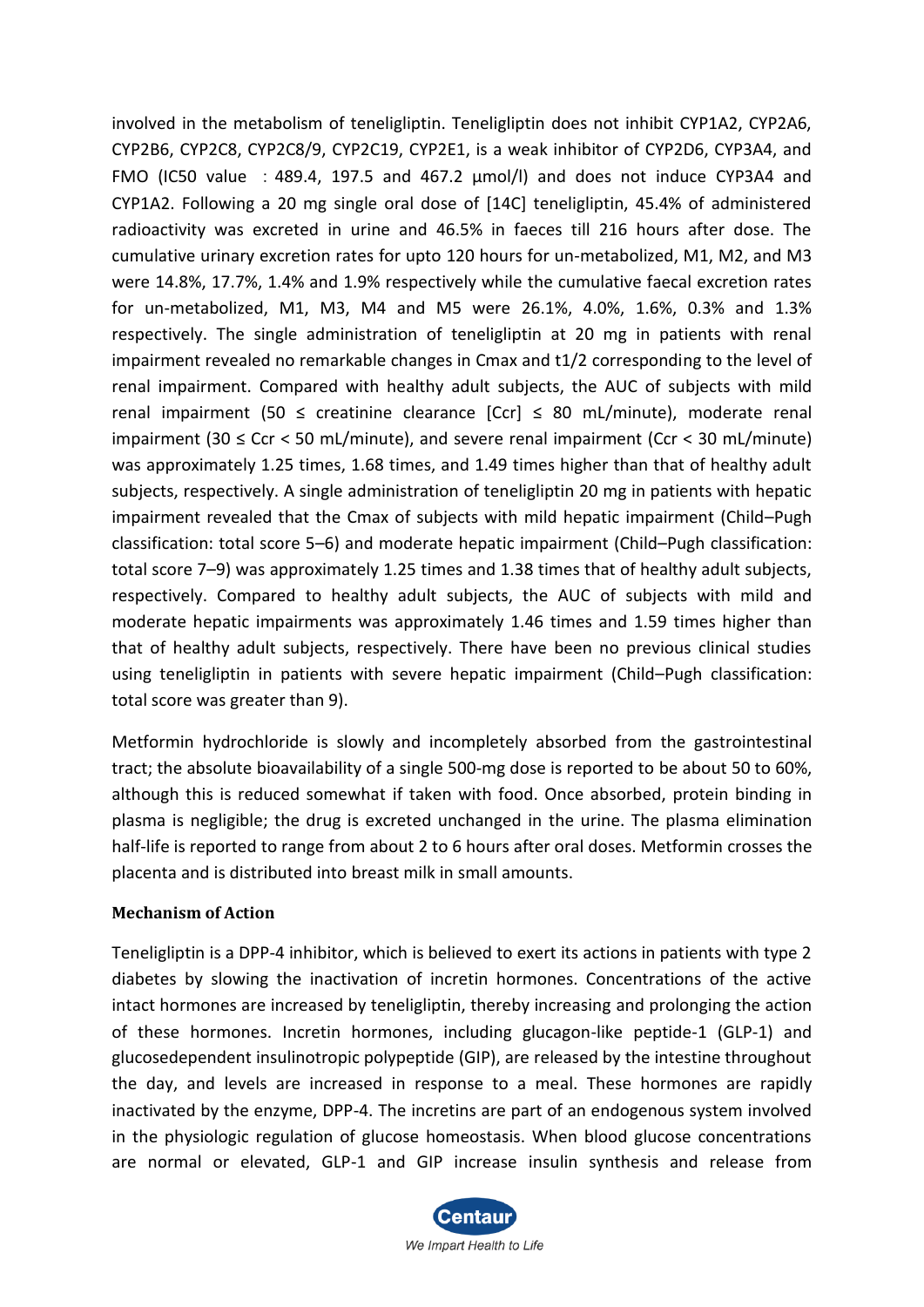pancreatic beta cells by intracellular signaling pathways involving cyclic AMP. GLP-1 also lowers glucagon secretion from pancreatic alpha cells, leading to reduced hepatic glucose production. By increasing and prolonging active incretin levels, teneligliptin increases insulin release and decreases glucagon levels in the circulation in a glucose-dependent manner.

Metformin improves glucose tolerance in patients with type-2 diabetes (NIDDM), lowering both basal and postprandial plasma glucose. Metformin decreases hepatic glucose production, decreases intestinal absorption of glucose, and improves insulin sensitivity by increasing peripheral glucose uptake and utilization. Hence, the combination of glimepiride and metformin sustained-release complements each other and provides better glycemic control in management of type-2 diabetes and probably in the prevention of its associated macrovascular and microvascular complications.

# **Other pharmacodynamic properties:**

Teneligliptin is a long-acting, orally bioavailable, [pyrrolidine-](https://pubchem.ncbi.nlm.nih.gov/compound/pyrrolidine)based inhibitor of dipeptidyl peptidase 4 (DPP-4), with hypoglycemic activity. Teneligliptin may also reduce plasma triglyceride levels through a sustained increase in GLP-1 levels.

Metformin decreases hepatic glucose production, decreases intestinal absorption of glucose, and improves insulin sensitivity by increasing peripheral glucose uptake and utilization. Unlike sulfonylureas, metformin does not produce hypoglycemia in either patients with type 2 diabetes or normal subjects (except in special circumstances) and does not cause hyperinsulinemia. With metformin therapy, insulin secretion remains unchanged while fasting insulin levels and day-long plasma insulin response may actually decrease

# **Indication:**

# Type 2 diabetes mellitus

The drug product should be used only in patients who have not sufficiently responded to either of the following treatments.

- Diet and/or exercise therapy alone
- Use of sulfonylureas in addition to diet and/or exercise therapy
- Use of thiazolidinediones in addition to diet and/or exercise therapy

# **Contraindication:**

Teneligliptin is contraindicated in the following:

- Any patient with a known hypersensitivity to teneligliptin or any of the components in the formulation,
- Severe ketosis, diabetic coma or history of diabetic coma, type 1 diabetic patients,

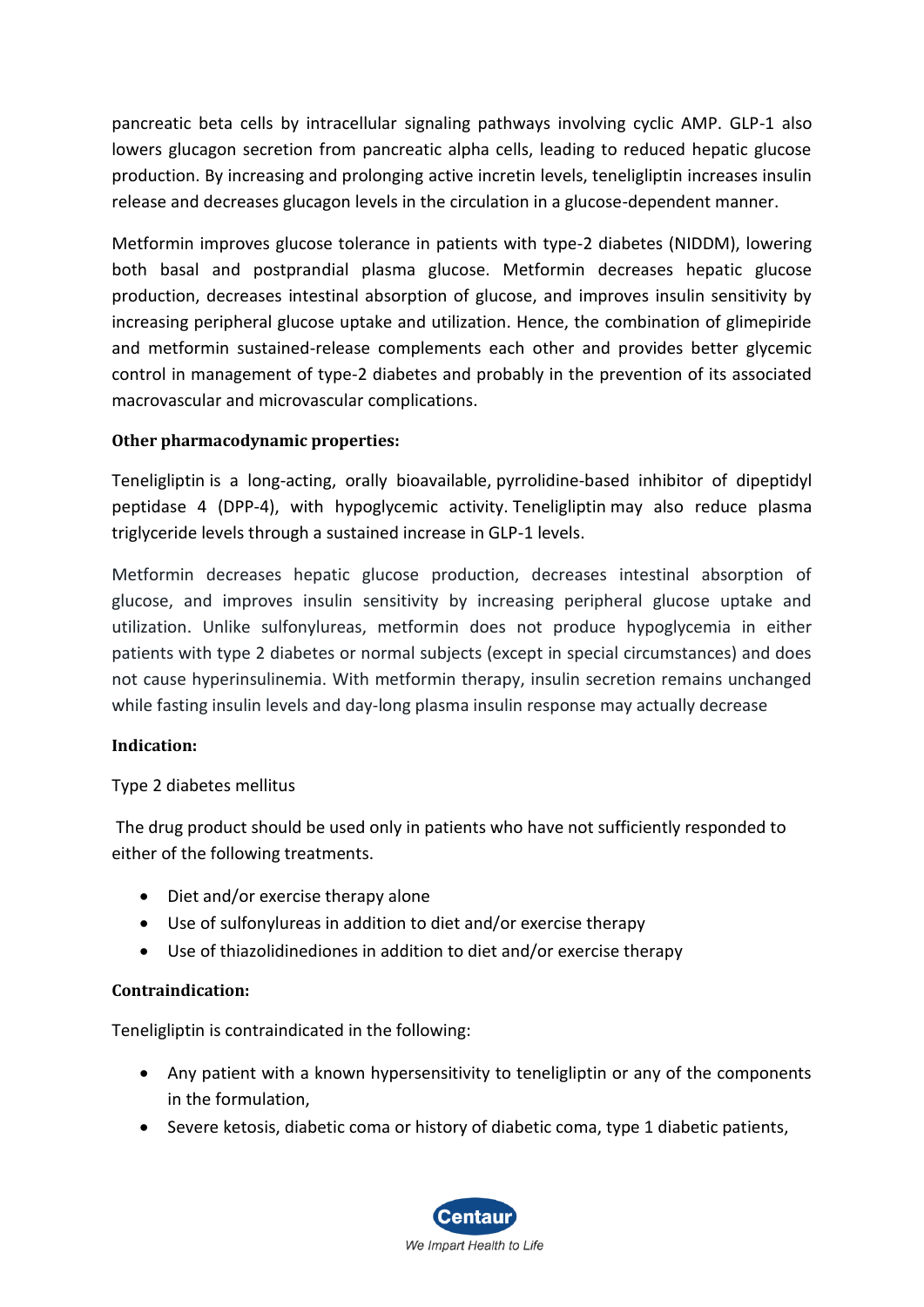• Patients with severe infection, surgery, severe trauma (blood sugar control should preferably be done by insulin).

## **Drug Interaction:**

Teneligliptin should be used with caution with drugs that can enhance the blood glucose lowering effect (like β blockers, MAO inhibitors, etc.) and attenuate the blood glucose lowering effect (like steroids, thyroid hormones, etc). On concomitant therapy with ketoconazole, the geometric least squares mean ratio (concomitant therapy/teneligliptin monotherapy) of Cmax and AUC0-t of unchanged plasma teneligliptin with their two-sided 90% CI is 1.37 [1.25, 1.50] and 1.49 [1.38, 1.60], respectively.

**Cationic drugs:** Certain medications used concomitantly with metformin may increase the risk of lactic acidosis. Cationic drugs that are eliminated by renal tubular secretions (e.g: amiloride, digoxin, morphine, procainamide, quinidine, ranitidine, or vancomycin) may decrease metformin elimination by competing for common renal tubular transport systems. Hence, careful patient monitoring and dose adjustment of metformin/cationic drug is recommended.

**Furosemide:** A single-dose, metformin-furosemide drug interaction study in healthy subjects demonstrated that pharmacokinetic parameters of both compounds were affected by co-administration. Furosemide increased the metformin plasma and blood Cmax by 22% and blood AUC by 15%, without any significant change in metformin renal clearance. When administered with metformin, the Cmax and AUC of furosemide were 31% and 12% smaller, respectively, than when administered alone, and the terminal half-life was decreased by 32%, without any significant change in furosemide renal clearance.

**Vitamin B12:** Metformin may result in suboptimal oral vitamin B12 absorption by competitively blocking the calcium dependent binding of the intrinsic factor vitamin B12 complex to its receptor. The reaction very rarely results in pernicious anaemia which is reversible with discontinuation of metformin and supplementation with vitamin B12.

**Nifedipine:** Nifedipine appears to enhance the absorption of metformin, it increases plasma metformin Cmax and AUC by 20% and 9% respectively and increases the amount of metformin excreted in the urine.

**Danazol:** If the use of this active substance cannot be avoided, the patient's urine and blood glucose must be monitored. It may be necessary to adjust the dose of metformin during and after treatment with danazol.

**Adverse effects:**

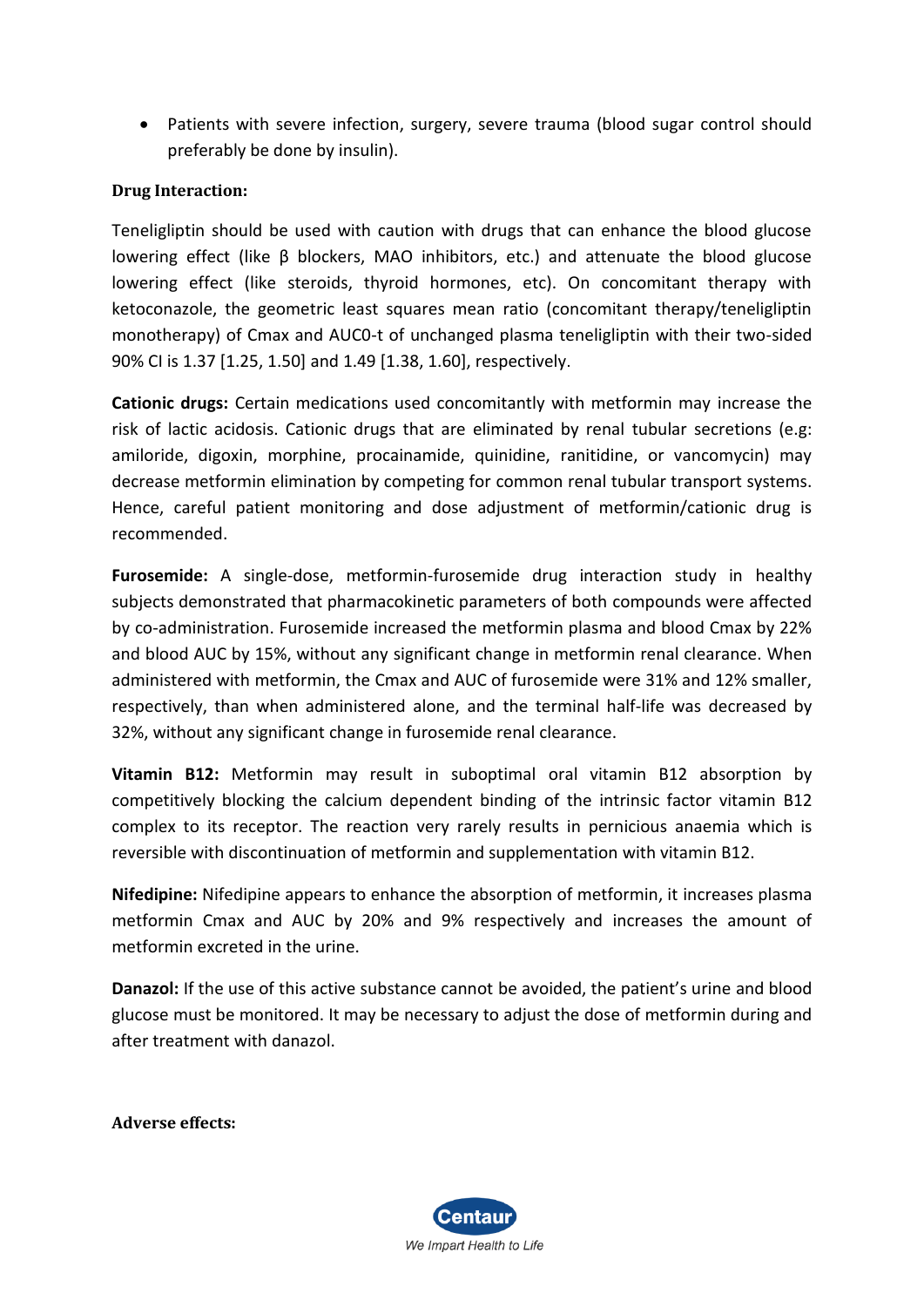The most common adverse reactions reported with teneligliptin are hypoglycemia and constipation.

**Other adverse reactions** reported with teneligliptin are: Gastrointestinal Disorders: Intestinal obstruction, abdominal bloating, abdominal discomfort, nausea, abdominal pain, flatulence, stomatitis, gastric polyps, colon polyps, duodenal ulcer, reflux esophagitis, diarrhea, loss of appetite, increased amylase, lipase increased, acute pancreatitis.

**Kidney and Urinary system:** Proteinuria, urine ketone-positive.

**Skin and Subcutaneous Tissue Disorders:** Eczema, rash, itching, allergic dermatitis.

**Investigations:** Increase in AST, ALT, γ-GTP and ALP. Others: Increased CPK, increased serum potassium, fatigue, allergic rhinitis, elevation of serum uric acid

## **Over dosage**

In the event of an overdose, it is reasonable to employ the usual supportive measures, e.g., remove unabsorbed material from the gastrointestinal tract, employ clinical monitoring (including obtaining an electrocardiogram), and institute supportive therapy as dictated by the patient's clinical status.

## **Warnings and Precautions:**

Ten 20-M should be administered carefully in the following:

- Patients with advanced liver failure (safety has not been established),
- Patients with congestive heart failure (NYHA category III-IV) (safety has not been established),
- Patients with pituitary insufficiency or adrenal insufficiency, poor nutritional state, starvation, an irregular dietary intake, or debilitating condition, intense muscle movement or excessive alcohol intake (may cause low blood sugar),
- Patients with history of abdominal surgery or with a history of bowel obstruction (may cause bowel obstruction),
- Patients with arrhythmia, severe bradycardia or its history, patients with heart disease such as congestive heart failure or patients with low serum potassium, congenital prolonged QT syndrome, history of Torsades de pointes or patients using antiarrhythmic drugs (may cause QT prolongation),
- Patients using an insulin secretagogue (e.g., sulfonylurea) (risk of severe hypoglycaemia).

#### **Use in special population:**

- **1. Pediatric:** Safety and effectiveness in pediatric patients have not been established.
- **2. Geriatric:** Safety and effectiveness in pediatric patients have not been established.